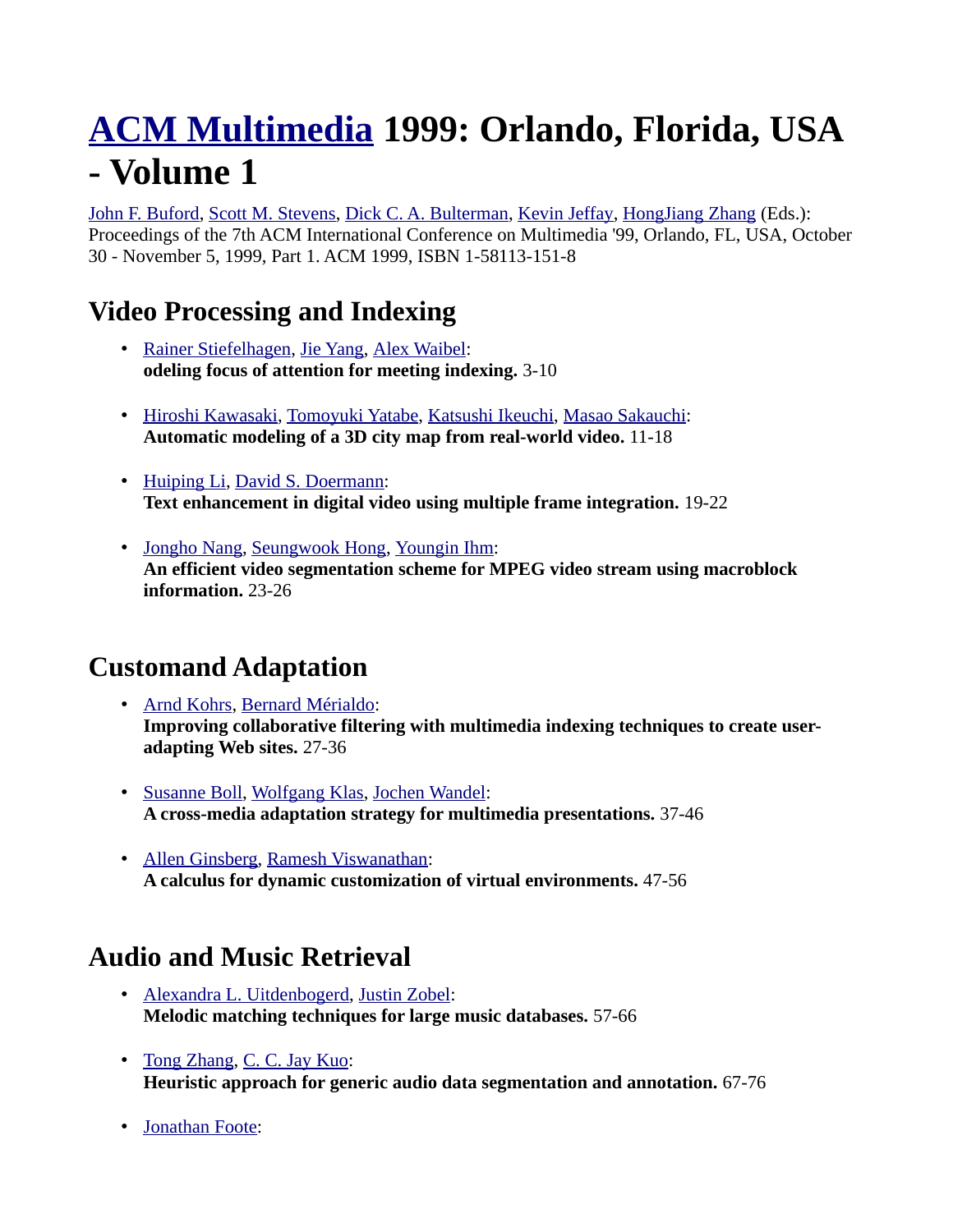**Visualizing music and audio using self-similarity.** 77-80

• [Pierre-Yves Rolland,](http://www.informatik.uni-trier.de/~ley/db/indices/a-tree/r/Rolland:Pierre=Yves.html) [Gailius Raskinis,](http://www.informatik.uni-trier.de/~ley/db/indices/a-tree/r/Raskinis:Gailius.html) [Jean-Gabriel Ganascia:](http://www.informatik.uni-trier.de/~ley/db/indices/a-tree/g/Ganascia:Jean=Gabriel.html) **Musical content-based retrieval: an overview of the Melodiscov approach and system.** 81- 84

#### **Information Resources, Sharing and Implications**

- • [Edward A. Fox,](http://www.informatik.uni-trier.de/~ley/db/indices/a-tree/f/Fox:Edward_A=.html) [Rachelle S. Heller,](http://www.informatik.uni-trier.de/~ley/db/indices/a-tree/h/Heller:Rachelle_S=.html) [Anna Long,](http://www.informatik.uni-trier.de/~ley/db/indices/a-tree/l/Long:Anna.html) [David Watkins:](http://www.informatik.uni-trier.de/~ley/db/indices/a-tree/w/Watkins:David.html) **CRIM: curricular resources in interactive multimedia.** 85-90
- • [Herng-Yow Chen,](http://www.informatik.uni-trier.de/~ley/db/indices/a-tree/c/Chen:Herng=Yow.html) [Yen-Tsung Chia,](http://www.informatik.uni-trier.de/~ley/db/indices/a-tree/c/Chia:Yen=Tsung.html) [Gin-Yi Chen,](http://www.informatik.uni-trier.de/~ley/db/indices/a-tree/c/Chen:Gin=Yi.html) [Jen-Shin Hong:](http://www.informatik.uni-trier.de/~ley/db/indices/a-tree/h/Hong:Jen=Shin.html) **An RTP-based synchronized hypermedia live lecture system for distance education.** 91-99
- • [Anne Adams,](http://www.informatik.uni-trier.de/~ley/db/indices/a-tree/a/Adams:Anne.html) [Martina Angela Sasse:](http://www.informatik.uni-trier.de/~ley/db/indices/a-tree/s/Sasse:Martina_Angela.html) **Taming the wolf in sheep's clothing: privacy in multimedia communications.** 101-107
- • [Roland Hübscher:](http://www.informatik.uni-trier.de/~ley/db/indices/a-tree/h/H=uuml=bscher:Roland.html) **Finding redundant paths in hypermedia.** 109-111

### **Media Delivery**

- • [Steven Gringeri,](http://www.informatik.uni-trier.de/~ley/db/indices/a-tree/g/Gringeri:Steven.html) [Roman Egorov,](http://www.informatik.uni-trier.de/~ley/db/indices/a-tree/e/Egorov:Roman.html) [Khaled Shuaib,](http://www.informatik.uni-trier.de/~ley/db/indices/a-tree/s/Shuaib:Khaled.html) [Arianne Lewis,](http://www.informatik.uni-trier.de/~ley/db/indices/a-tree/l/Lewis:Arianne.html) [Bert Basch:](http://www.informatik.uni-trier.de/~ley/db/indices/a-tree/b/Basch:Bert.html) **Robust compression and transmission of MPEG-4 video.** 113-120
- • [Chris Greenhalgh,](http://www.informatik.uni-trier.de/~ley/db/indices/a-tree/g/Greenhalgh:Chris.html) [Steve Benford,](http://www.informatik.uni-trier.de/~ley/db/indices/a-tree/b/Benford:Steve.html) [Gail Reynard:](http://www.informatik.uni-trier.de/~ley/db/indices/a-tree/r/Reynard:Gail.html) **A QoS architecture for collaborative virtual environments.** 121-130
- • [John R. Smith,](http://www.informatik.uni-trier.de/~ley/db/indices/a-tree/s/Smith:John_R=.html) [Rakesh Mohan,](http://www.informatik.uni-trier.de/~ley/db/indices/a-tree/m/Mohan:Rakesh.html) [Chung-Sheng Li:](http://www.informatik.uni-trier.de/~ley/db/indices/a-tree/l/Li:Chung=Sheng.html) **Scalable multimedia delivery for pervasive computing.** 131-140
- • [Sassan Pejhan,](http://www.informatik.uni-trier.de/~ley/db/indices/a-tree/p/Pejhan:Sassan.html) [Ti-Hao Chiang,](http://www.informatik.uni-trier.de/~ley/db/indices/a-tree/c/Chiang:Ti=Hao.html) [Ya-Qin Zhang:](http://www.informatik.uni-trier.de/~ley/db/indices/a-tree/z/Zhang:Ya=Qin.html) **Dynamic frame rate control for video streams.** 141-144
- • [Tae-uk Choi,](http://www.informatik.uni-trier.de/~ley/db/indices/a-tree/c/Choi:Tae=uk.html) [Young-Ju Kim,](http://www.informatik.uni-trier.de/~ley/db/indices/a-tree/k/Kim:Young=Ju.html) [Ki-Dong Chung:](http://www.informatik.uni-trier.de/~ley/db/indices/a-tree/c/Chung:Ki=Dong.html) **A prefetching scheme based on the analysis of user access patterns in news-on-demand system.** 145-148

# **Virtual Meetings**

- • [Patrick Chiu,](http://www.informatik.uni-trier.de/~ley/db/indices/a-tree/c/Chiu:Patrick.html) [Ashutosh Kapuskar,](http://www.informatik.uni-trier.de/~ley/db/indices/a-tree/k/Kapuskar:Ashutosh.html) [Sarah Reitmeier,](http://www.informatik.uni-trier.de/~ley/db/indices/a-tree/r/Reitmeier:Sarah.html) [Lynn Wilcox:](http://www.informatik.uni-trier.de/~ley/db/indices/a-tree/w/Wilcox:Lynn.html) **NoteLook: taking notes in meetings with digital video and ink.** 149-158
- • [Jie Yang,](http://www.informatik.uni-trier.de/~ley/db/indices/a-tree/y/Yang_0001:Jie.html) [Xiaojin Zhu,](http://www.informatik.uni-trier.de/~ley/db/indices/a-tree/z/Zhu:Xiaojin.html) [Ralph Gross,](http://www.informatik.uni-trier.de/~ley/db/indices/a-tree/g/Gross:Ralph.html) [John Kominek,](http://www.informatik.uni-trier.de/~ley/db/indices/a-tree/k/Kominek:John.html) [Yue Pan,](http://www.informatik.uni-trier.de/~ley/db/indices/a-tree/p/Pan:Yue.html) [Alex Waibel:](http://www.informatik.uni-trier.de/~ley/db/indices/a-tree/w/Waibel:Alex.html)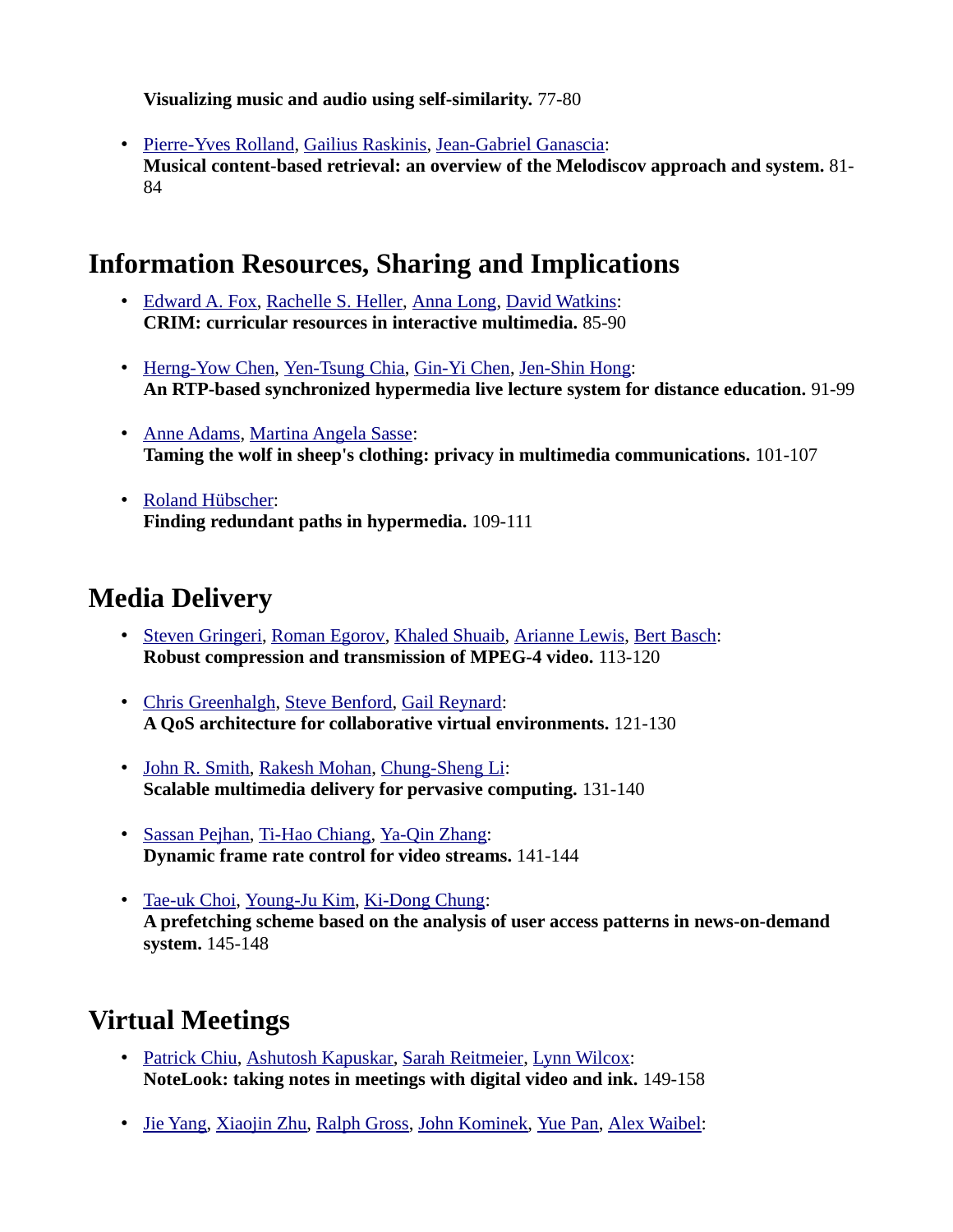**Multimodal people ID for a multimedia meeting browser.** 159-168

- • [Aditi Majumder,](http://www.informatik.uni-trier.de/~ley/db/indices/a-tree/m/Majumder:Aditi.html) [W. Brent Seales,](http://www.informatik.uni-trier.de/~ley/db/indices/a-tree/s/Seales:W=_Brent.html) [M. Gopi,](http://www.informatik.uni-trier.de/~ley/db/indices/a-tree/g/Gopi:M=.html) [Henry Fuchs:](http://www.informatik.uni-trier.de/~ley/db/indices/a-tree/f/Fuchs:Henry.html) **Immersive teleconferencing: a new algorithm to generate seamless panoramic video imagery.** 169-178
- • [Ruigang Yang,](http://www.informatik.uni-trier.de/~ley/db/indices/a-tree/y/Yang:Ruigang.html) [Michael S. Brown,](http://www.informatik.uni-trier.de/~ley/db/indices/a-tree/b/Brown:Michael_S=.html) [W. Brent Seales,](http://www.informatik.uni-trier.de/~ley/db/indices/a-tree/s/Seales:W=_Brent.html) [Henry Fuchs:](http://www.informatik.uni-trier.de/~ley/db/indices/a-tree/f/Fuchs:Henry.html) **Geometrically correct imagery for teleconferencing.** 179-186

#### **Panel**

• [Wendy Hall,](http://www.informatik.uni-trier.de/~ley/db/indices/a-tree/h/Hall:Wendy.html) [Philippe Aigrain,](http://www.informatik.uni-trier.de/~ley/db/indices/a-tree/a/Aigrain:Philippe.html) [Dick C. A. Bulterman,](http://www.informatik.uni-trier.de/~ley/db/indices/a-tree/b/Bulterman:Dick_C=_A=.html) [Lawrence A. Rowe,](http://www.informatik.uni-trier.de/~ley/db/indices/a-tree/r/Rowe:Lawrence_A=.html) [Brian Christopher](http://www.informatik.uni-trier.de/~ley/db/indices/a-tree/s/Smith:Brian_Christopher.html)  [Smith:](http://www.informatik.uni-trier.de/~ley/db/indices/a-tree/s/Smith:Brian_Christopher.html)

**Multimedia research: the grand challenges for the next decade (panel session).** 187-188

#### **Video-on-Demand Servers**

- • [Jehan-François Pâris,](http://www.informatik.uni-trier.de/~ley/db/indices/a-tree/p/P=acirc=ris:Jehan=Fran=ccedil=ois.html) [Darrell D. E. Long,](http://www.informatik.uni-trier.de/~ley/db/indices/a-tree/l/Long:Darrell_D=_E=.html) [Patrick E. Mantey:](http://www.informatik.uni-trier.de/~ley/db/indices/a-tree/m/Mantey:Patrick_E=.html) **Zero-delay broadcasting protocols for video-on-demand.** 189-197
- • [Derek L. Eager,](http://www.informatik.uni-trier.de/~ley/db/indices/a-tree/e/Eager:Derek_L=.html) [Mary K. Vernon,](http://www.informatik.uni-trier.de/~ley/db/indices/a-tree/v/Vernon:Mary_K=.html) [John Zahorjan:](http://www.informatik.uni-trier.de/~ley/db/indices/a-tree/z/Zahorjan:John.html) **Optimal and efficient merging schedules for video-on-demand servers.** 199-202
- • [Lixin Gao,](http://www.informatik.uni-trier.de/~ley/db/indices/a-tree/g/Gao:Lixin.html) [Zhi-Li Zhang,](http://www.informatik.uni-trier.de/~ley/db/indices/a-tree/z/Zhang:Zhi=Li.html) [Donald F. Towsley:](http://www.informatik.uni-trier.de/~ley/db/indices/a-tree/t/Towsley:Donald_F=.html) **Catching and selective catching: efficient latency reduction techniques for delivering continuous multimedia streams.** 203-206
- • [Julie Pochueva,](http://www.informatik.uni-trier.de/~ley/db/indices/a-tree/p/Pochueva:Julie.html) [Ethan V. Munson,](http://www.informatik.uni-trier.de/~ley/db/indices/a-tree/m/Munson:Ethan_V=.html) [Denis Pochuev:](http://www.informatik.uni-trier.de/~ley/db/indices/a-tree/p/Pochuev:Denis.html) **Optimizing video-on-demand through requestcasting.** 207-210
- • [Ying Cai,](http://www.informatik.uni-trier.de/~ley/db/indices/a-tree/c/Cai:Ying.html) [Kien A. Hua:](http://www.informatik.uni-trier.de/~ley/db/indices/a-tree/h/Hua:Kien_A=.html) **An efficient bandwidth-sharing technique for true video on demand systems.** 211-214

# **Video and Image Indexing**

- • [Wasfi Al-Khatib,](http://www.informatik.uni-trier.de/~ley/db/indices/a-tree/a/Al=Khatib:Wasfi.html) [Arif Ghafoor:](http://www.informatik.uni-trier.de/~ley/db/indices/a-tree/g/Ghafoor:Arif.html) **An approach for video meta-data modeling and query processing.** 215-224
- • [Kien A. Hua,](http://www.informatik.uni-trier.de/~ley/db/indices/a-tree/h/Hua:Kien_A=.html) [Khanh Vu,](http://www.informatik.uni-trier.de/~ley/db/indices/a-tree/v/Vu:Khanh.html) [Jung-Hwan Oh:](http://www.informatik.uni-trier.de/~ley/db/indices/a-tree/o/Oh:Jung=Hwan.html) **SamMatch: a flexible and efficient sampling-based image retrieval technique for large image databases.** 225-234
- • [Kriengkrai Porkaew,](http://www.informatik.uni-trier.de/~ley/db/indices/a-tree/p/Porkaew:Kriengkrai.html) [Kaushik Chakrabarti:](http://www.informatik.uni-trier.de/~ley/db/indices/a-tree/c/Chakrabarti:Kaushik.html) **Query refinement for multimedia similarity retrieval in MARS.** 235-238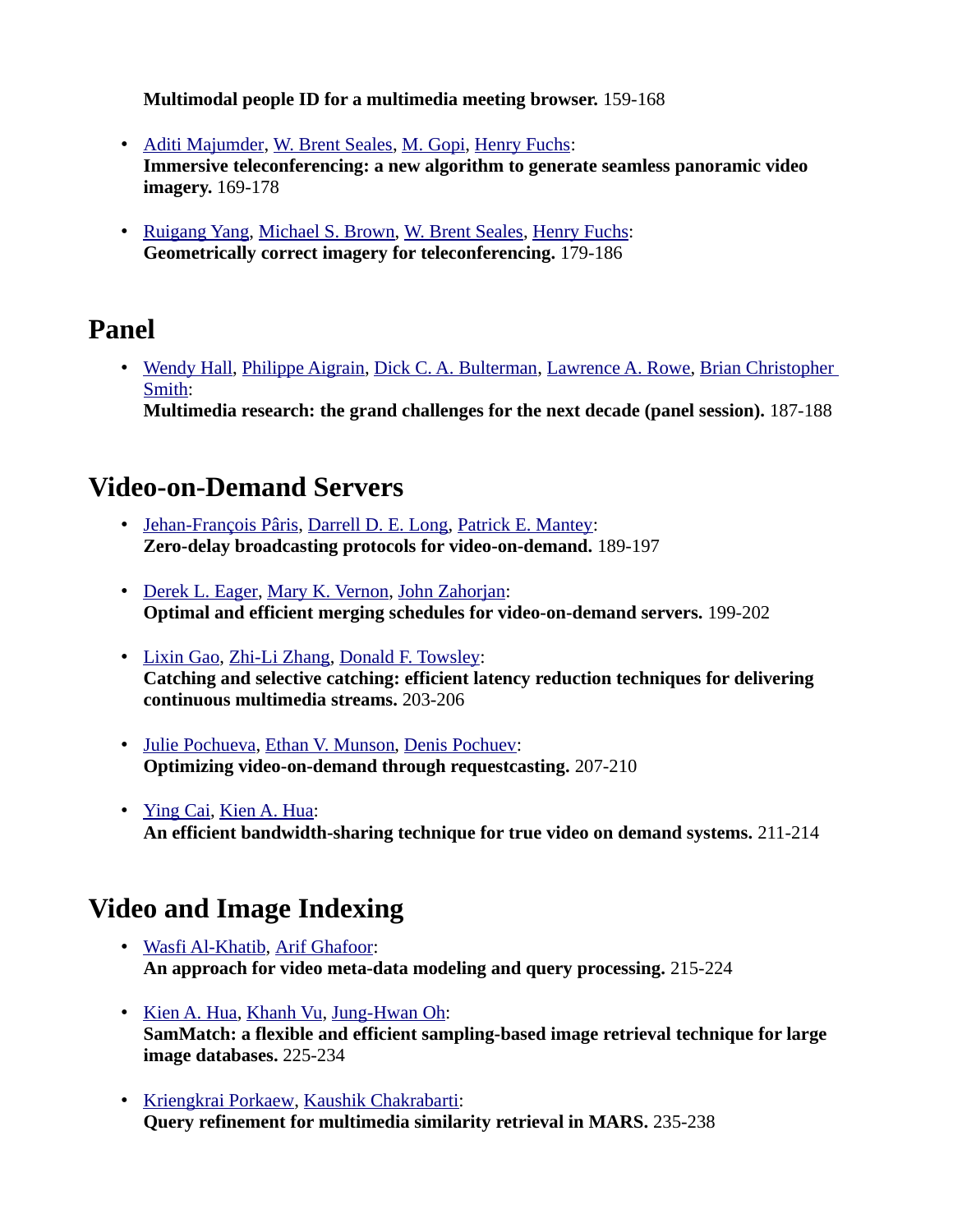• [Nicu Sebe,](http://www.informatik.uni-trier.de/~ley/db/indices/a-tree/s/Sebe:Nicu.html) [Michael S. Lew:](http://www.informatik.uni-trier.de/~ley/db/indices/a-tree/l/Lew:Michael_S=.html) **Robust color indexing.** 239-242

## **Media Coding and Processing - 1**

- • [Jeongnam Youn,](http://www.informatik.uni-trier.de/~ley/db/indices/a-tree/y/Youn:Jeongnam.html) [Ming-Ting Sun,](http://www.informatik.uni-trier.de/~ley/db/indices/a-tree/s/Sun:Ming=Ting.html) [Jun Xin:](http://www.informatik.uni-trier.de/~ley/db/indices/a-tree/x/Xin:Jun.html) **Video transcoder architectures for bit rate scaling of H.263 bit streams.** 243-250
- • [Héctor M. Briceño,](http://www.informatik.uni-trier.de/~ley/db/indices/a-tree/b/Brice=ntilde=o:H=eacute=ctor_M=.html) [Steven J. Gortler,](http://www.informatik.uni-trier.de/~ley/db/indices/a-tree/g/Gortler:Steven_J=.html) [Leonard McMillan:](http://www.informatik.uni-trier.de/~ley/db/indices/a-tree/m/McMillan:Leonard.html) **NAIVE - network aware Internet video encoding.** 251-260
- • [Jörg Heuer,](http://www.informatik.uni-trier.de/~ley/db/indices/a-tree/h/Heuer:J=ouml=rg.html) [André Kaup:](http://www.informatik.uni-trier.de/~ley/db/indices/a-tree/k/Kaup:Andr=eacute=.html) **Global motion estimation in image sequences using robust motion vector field segmentation.** 261-264
- • [Huitao Luo,](http://www.informatik.uni-trier.de/~ley/db/indices/a-tree/l/Luo:Huitao.html) [Alexandros Eleftheriadis:](http://www.informatik.uni-trier.de/~ley/db/indices/a-tree/e/Eleftheriadis:Alexandros.html) **Designing an interactive tool for video object segmentation and annotation.** 265-269

#### **Panel**

• [Nevenka Dimitrova,](http://www.informatik.uni-trier.de/~ley/db/indices/a-tree/d/Dimitrova:Nevenka.html) [Rob Koenen,](http://www.informatik.uni-trier.de/~ley/db/indices/a-tree/k/Koenen:Rob.html) [Hong Heather Yu,](http://www.informatik.uni-trier.de/~ley/db/indices/a-tree/y/Yu:Hong_Heather.html) [Avideh Zakhor,](http://www.informatik.uni-trier.de/~ley/db/indices/a-tree/z/Zakhor:Avideh.html) [Francis Galliano,](http://www.informatik.uni-trier.de/~ley/db/indices/a-tree/g/Galliano:Francis.html) Charles [A. Bouman:](http://www.informatik.uni-trier.de/~ley/db/indices/a-tree/b/Bouman:Charles_A=.html) **Video portals for the next century (panel session).** 271-275

### **Media Coding and Processing - 2**

- • [Osama Alshaykh,](http://www.informatik.uni-trier.de/~ley/db/indices/a-tree/a/Alshaykh:Osama.html) [Homer Chen:](http://www.informatik.uni-trier.de/~ley/db/indices/a-tree/c/Chen:Homer.html) **Minimum-drift digital video down-conversion.** 277-284
- • [Wenjun Zeng,](http://www.informatik.uni-trier.de/~ley/db/indices/a-tree/z/Zeng:Wenjun.html) [Shawmin Lei:](http://www.informatik.uni-trier.de/~ley/db/indices/a-tree/l/Lei:Shawmin.html) **Efficient frequency domain video scrambling for content access control.** 285-294
- • [Masoud Alghoniemy,](http://www.informatik.uni-trier.de/~ley/db/indices/a-tree/a/Alghoniemy:Masoud.html) [Ahmed H. Tewfik:](http://www.informatik.uni-trier.de/~ley/db/indices/a-tree/t/Tewfik:Ahmed_H=.html) **Progressive quantized projection watermarking scheme.** 295-298
- • [D. Knox,](http://www.informatik.uni-trier.de/~ley/db/indices/a-tree/k/Knox:D=.html) [Take Itagaki,](http://www.informatik.uni-trier.de/~ley/db/indices/a-tree/i/Itagaki:Take.html) [I. Stewart,](http://www.informatik.uni-trier.de/~ley/db/indices/a-tree/s/Stewart:I=.html) [A. Nesbitt,](http://www.informatik.uni-trier.de/~ley/db/indices/a-tree/n/Nesbitt:A=.html) [I. J. Kemp:](http://www.informatik.uni-trier.de/~ley/db/indices/a-tree/k/Kemp:I=_J=.html) **Preservation of local sound periodicity with variable-rate video.** 299-302

### **Construction, Storage and Retrieval**

• [Michael G. Christel:](http://www.informatik.uni-trier.de/~ley/db/indices/a-tree/c/Christel:Michael_G=.html) **Visual digests for news video libraries.** 303-311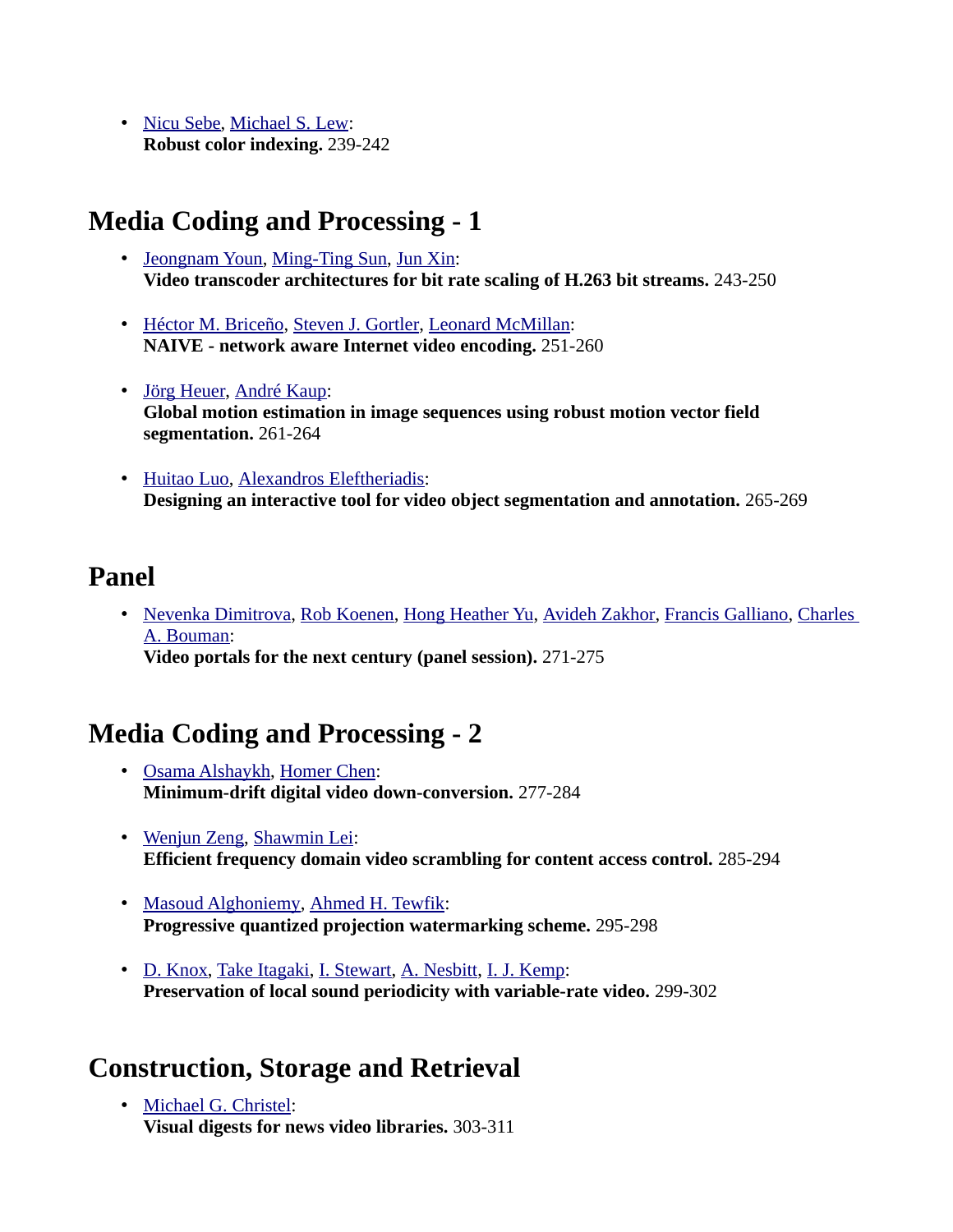- • [Ingo Glöckner,](http://www.informatik.uni-trier.de/~ley/db/indices/a-tree/g/Gl=ouml=ckner:Ingo.html) [Alois Knoll:](http://www.informatik.uni-trier.de/~ley/db/indices/a-tree/k/Knoll:Alois.html) **Natural language navigation in multimedia archives: an integrated approach.** 313-322
- • [Bernard Mérialdo,](http://www.informatik.uni-trier.de/~ley/db/indices/a-tree/m/M=eacute=rialdo:Bernard.html) [Kyung Tak Lee,](http://www.informatik.uni-trier.de/~ley/db/indices/a-tree/l/Lee:Kyung_Tak.html) [Dario Luparello,](http://www.informatik.uni-trier.de/~ley/db/indices/a-tree/l/Luparello:Dario.html) [Jeremie Roudaire:](http://www.informatik.uni-trier.de/~ley/db/indices/a-tree/r/Roudaire:Jeremie.html) **Automatic construction of personalized TV news programs.** 323-331
- • [Wolfgang Hürst,](http://www.informatik.uni-trier.de/~ley/db/indices/a-tree/h/H=uuml=rst:Wolfgang.html) [Rainer Müller:](http://www.informatik.uni-trier.de/~ley/db/indices/a-tree/m/M=uuml=ller:Rainer.html) **A synchronization model for recorded presentations and its relevance for information retrieval.** 333-342

## **Interactive Applications**

- • [Ryohei Nakatsu,](http://www.informatik.uni-trier.de/~ley/db/indices/a-tree/n/Nakatsu:Ryohei.html) [Joy Nicholson,](http://www.informatik.uni-trier.de/~ley/db/indices/a-tree/n/Nicholson:Joy.html) [Naoko Tosa:](http://www.informatik.uni-trier.de/~ley/db/indices/a-tree/t/Tosa:Naoko.html) **Emotion recognition and its application to computer agents with spontaneous interactive capabilities.** 343-351
- • [Xiaoming Liu,](http://www.informatik.uni-trier.de/~ley/db/indices/a-tree/l/Liu_0002:Xiaoming.html) [Yueting Zhuang,](http://www.informatik.uni-trier.de/~ley/db/indices/a-tree/z/Zhuang:Yueting.html) [Yunhe Pan:](http://www.informatik.uni-trier.de/~ley/db/indices/a-tree/p/Pan:Yunhe.html) **Video based human animation technique.** 353-362
- • [Stuart Goose,](http://www.informatik.uni-trier.de/~ley/db/indices/a-tree/g/Goose:Stuart.html) [Carsten Möller:](http://www.informatik.uni-trier.de/~ley/db/indices/a-tree/m/M=ouml=ller:Carsten.html) **A 3D audio only interactive Web browser: using spatialization to convey hypermedia document structure.** 363-371
- • [Gopal Sarma Pingali,](http://www.informatik.uni-trier.de/~ley/db/indices/a-tree/p/Pingali:Gopal_Sarma.html) [Gamze Tunali,](http://www.informatik.uni-trier.de/~ley/db/indices/a-tree/t/Tunali:Gamze.html) [Ingrid Carlbom:](http://www.informatik.uni-trier.de/~ley/db/indices/a-tree/c/Carlbom:Ingrid.html) **Audio-visual tracking for natural interactivity.** 373-382

### **Media Summarization and Retrieval**

- • [Shingo Uchihashi,](http://www.informatik.uni-trier.de/~ley/db/indices/a-tree/u/Uchihashi:Shingo.html) [Jonathan Foote,](http://www.informatik.uni-trier.de/~ley/db/indices/a-tree/f/Foote:Jonathan.html) [Andreas Girgensohn,](http://www.informatik.uni-trier.de/~ley/db/indices/a-tree/g/Girgensohn:Andreas.html) [John S. Boreczky:](http://www.informatik.uni-trier.de/~ley/db/indices/a-tree/b/Boreczky:John_S=.html) **Video Manga: generating semantically meaningful video summaries.** 383-392
- • [Savitha Srinivasan,](http://www.informatik.uni-trier.de/~ley/db/indices/a-tree/s/Srinivasan:Savitha.html) [Dragutin Petkovic,](http://www.informatik.uni-trier.de/~ley/db/indices/a-tree/p/Petkovic:Dragutin.html) [Dulce B. Ponceleon:](http://www.informatik.uni-trier.de/~ley/db/indices/a-tree/p/Ponceleon:Dulce_B=.html) **Towards robust features for classifying audio in the CueVideo system.** 393-400
- • [Ye Wang,](http://www.informatik.uni-trier.de/~ley/db/indices/a-tree/w/Wang:Ye.html) [Miikka Vilermo:](http://www.informatik.uni-trier.de/~ley/db/indices/a-tree/v/Vilermo:Miikka.html) **An excitation level based psychoacoustic model for audio compression.** 401-404
- • [Brian K. Smith,](http://www.informatik.uni-trier.de/~ley/db/indices/a-tree/s/Smith:Brian_K=.html) [Erik Blankinship,](http://www.informatik.uni-trier.de/~ley/db/indices/a-tree/b/Blankinship:Erik.html) [Alfred Ashford III,](http://www.informatik.uni-trier.de/~ley/db/indices/a-tree/a/Ashford_III:Alfred.html) [Michael Baker,](http://www.informatik.uni-trier.de/~ley/db/indices/a-tree/b/Baker:Michael.html) [Timothy Hirzel:](http://www.informatik.uni-trier.de/~ley/db/indices/a-tree/h/Hirzel:Timothy.html) **Inquiry with imagery: historical archive retrieval with digital cameras.** 405-408

### **Case Studies**

• [Ketan Mayer-Patel,](http://www.informatik.uni-trier.de/~ley/db/indices/a-tree/m/Mayer=Patel:Ketan.html) [Lawrence A. Rowe:](http://www.informatik.uni-trier.de/~ley/db/indices/a-tree/r/Rowe:Lawrence_A=.html)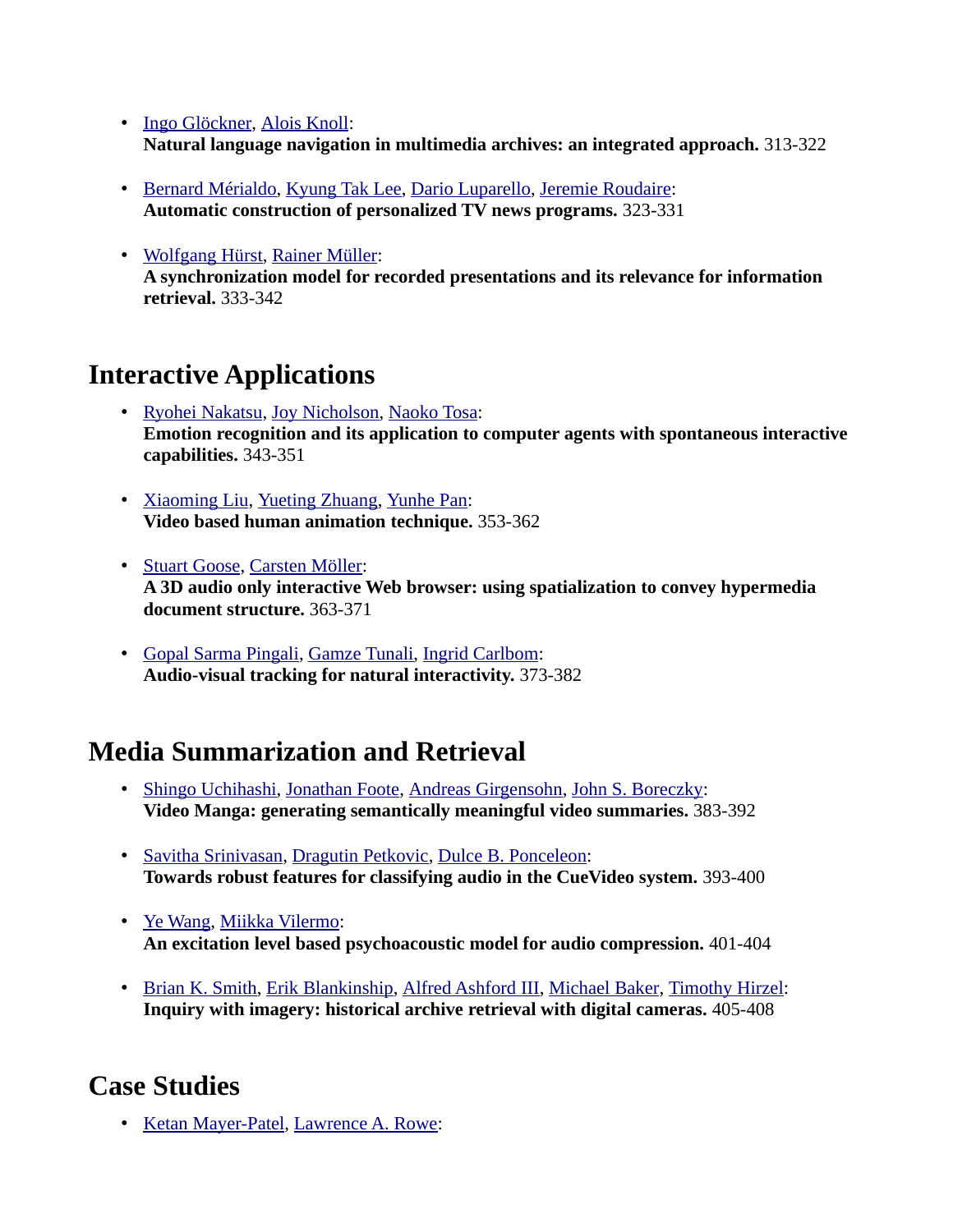**A multicast scheme for parallel software-only video effects processing.** 409-418

- • [Sérgio Vale Aguiar Campos,](http://www.informatik.uni-trier.de/~ley/db/indices/a-tree/c/Campos:S=eacute=rgio_Vale_Aguiar.html) [Berthier A. Ribeiro-Neto,](http://www.informatik.uni-trier.de/~ley/db/indices/a-tree/r/Ribeiro=Neto:Berthier_A=.html) [Autran Macedo,](http://www.informatik.uni-trier.de/~ley/db/indices/a-tree/m/Macedo:Autran.html) [Luciano Bertini:](http://www.informatik.uni-trier.de/~ley/db/indices/a-tree/b/Bertini:Luciano.html) **Formal verification and analysis of multimedia systems.** 419-430
- • [Joaquín Tárraga Giménez,](http://www.informatik.uni-trier.de/~ley/db/indices/a-tree/g/Gim=eacute=nez:Joaqu=iacute=n_T=aacute=rraga.html) [Vincent Messerli,](http://www.informatik.uni-trier.de/~ley/db/indices/a-tree/m/Messerli:Vincent.html) [Oscar Figueiredo,](http://www.informatik.uni-trier.de/~ley/db/indices/a-tree/f/Figueiredo:Oscar.html) [Benoit A. Gennart,](http://www.informatik.uni-trier.de/~ley/db/indices/a-tree/g/Gennart:Benoit_A=.html) [Roger D.](http://www.informatik.uni-trier.de/~ley/db/indices/a-tree/h/Hersch:Roger_D=.html)  [Hersch:](http://www.informatik.uni-trier.de/~ley/db/indices/a-tree/h/Hersch:Roger_D=.html)

**Computer-aided parallelization of continuous media applications: the 4D beating heart slice server.** 431-441

# **Panel**

• [Shih-Fu Chang,](http://www.informatik.uni-trier.de/~ley/db/indices/a-tree/c/Chang:Shih=Fu.html) [Gwendal Auffret,](http://www.informatik.uni-trier.de/~ley/db/indices/a-tree/a/Auffret:Gwendal.html) [Jonathan Foote,](http://www.informatik.uni-trier.de/~ley/db/indices/a-tree/f/Foote:Jonathan.html) [Chung-Sheng Li,](http://www.informatik.uni-trier.de/~ley/db/indices/a-tree/l/Li:Chung=Sheng.html) [Behzad Shahraray,](http://www.informatik.uni-trier.de/~ley/db/indices/a-tree/s/Shahraray:Behzad.html) [Tanveer](http://www.informatik.uni-trier.de/~ley/db/indices/a-tree/s/Syeda=Mahmood:Tanveer_Fathima.html) [Fathima Syeda-Mahmood,](http://www.informatik.uni-trier.de/~ley/db/indices/a-tree/s/Syeda=Mahmood:Tanveer_Fathima.html) [HongJiang Zhang:](http://www.informatik.uni-trier.de/~ley/db/indices/a-tree/z/Zhang:HongJiang.html) **Multimedia access and retrieval: the state of the art and future directions (panel session).**  443-445

## **Media File and Storage Systems and Networking**

- • [Anindya Neogi,](http://www.informatik.uni-trier.de/~ley/db/indices/a-tree/n/Neogi:Anindya.html) [Ashish Raniwala,](http://www.informatik.uni-trier.de/~ley/db/indices/a-tree/r/Raniwala:Ashish.html) [Tzi-cker Chiueh:](http://www.informatik.uni-trier.de/~ley/db/indices/a-tree/c/Chiueh:Tzi=cker.html) **Phoenix: a low-power fault-tolerant real-time network-attached storage device.** 447-456
- • [Prashant J. Shenoy,](http://www.informatik.uni-trier.de/~ley/db/indices/a-tree/s/Shenoy:Prashant_J=.html) [Pawan Goyal,](http://www.informatik.uni-trier.de/~ley/db/indices/a-tree/g/Goyal:Pawan.html) [Harrick M. Vin:](http://www.informatik.uni-trier.de/~ley/db/indices/a-tree/v/Vin:Harrick_M=.html) **Architectural considerations for next generation file systems.** 457-467
- • [Zhenghua Fu,](http://www.informatik.uni-trier.de/~ley/db/indices/a-tree/f/Fu:Zhenghua.html) [Nalini Venkatasubramanian:](http://www.informatik.uni-trier.de/~ley/db/indices/a-tree/v/Venkatasubramanian:Nalini.html) **Combined path and server selection in dynamic multimedia environments.** 469-472
- • [George Ghinea,](http://www.informatik.uni-trier.de/~ley/db/indices/a-tree/g/Ghinea:George.html) [Johnson P. Thomas,](http://www.informatik.uni-trier.de/~ley/db/indices/a-tree/t/Thomas:Johnson_P=.html) [Robert S. Fish:](http://www.informatik.uni-trier.de/~ley/db/indices/a-tree/f/Fish:Robert_S=.html) **Multimedia, network protocols and users - bridging the gap.** 473-476

# **Best Papers**

- • [Sugata Mukhopadhyay,](http://www.informatik.uni-trier.de/~ley/db/indices/a-tree/m/Mukhopadhyay:Sugata.html) [Brian Christopher Smith:](http://www.informatik.uni-trier.de/~ley/db/indices/a-tree/s/Smith:Brian_Christopher.html) **Passive capture and structuring of lectures.** 477-487
- • [Liwei He,](http://www.informatik.uni-trier.de/~ley/db/indices/a-tree/h/He:Liwei.html) [Elizabeth Sanocki,](http://www.informatik.uni-trier.de/~ley/db/indices/a-tree/s/Sanocki:Elizabeth.html) [Anoop Gupta,](http://www.informatik.uni-trier.de/~ley/db/indices/a-tree/g/Gupta:Anoop.html) [Jonathan Grudin:](http://www.informatik.uni-trier.de/~ley/db/indices/a-tree/g/Grudin:Jonathan.html) **Auto-summarization of audio-video presentations.** 489-498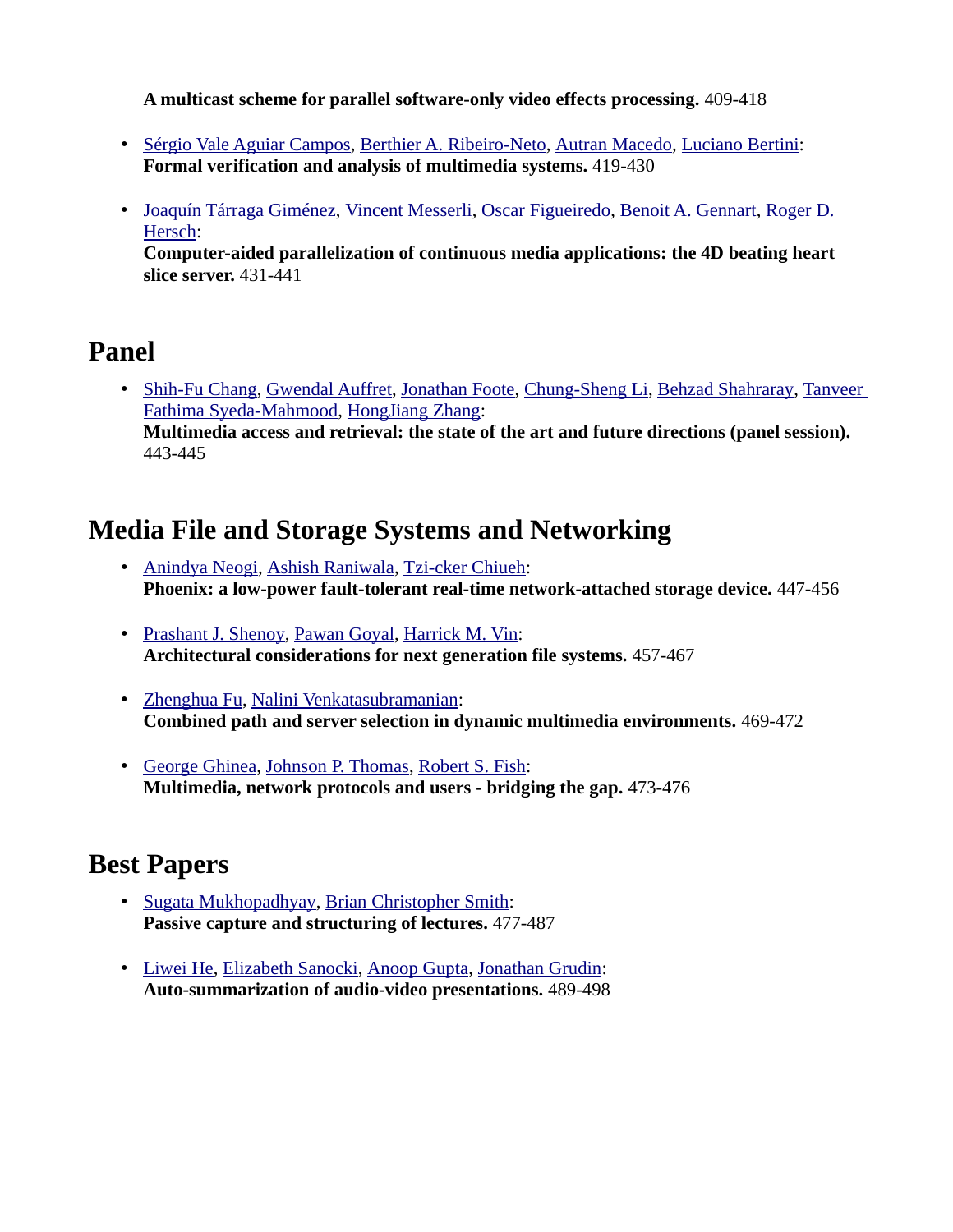# **[ACM Multimedia](http://www.informatik.uni-trier.de/~ley/db/conf/mm/index.html) 1999: Orlando, Florida, USA - Volume 2**

[John F. Buford,](http://www.informatik.uni-trier.de/~ley/db/indices/a-tree/b/Buford:John_F=.html) [Scott M. Stevens](http://www.informatik.uni-trier.de/~ley/db/indices/a-tree/s/Stevens:Scott_M=.html) (Eds.): Proceedings of the 7th ACM International Conference on Multimedia '99, Orlando, FL, USA, October 30 - November 5, 1999, Part 2. ACM 1999, ISBN 1- 58113-239-5

#### **Posters**

- • [Marinette Bouet,](http://www.informatik.uni-trier.de/~ley/db/indices/a-tree/b/Bouet:Marinette.html) [Ali Khenchaf,](http://www.informatik.uni-trier.de/~ley/db/indices/a-tree/k/Khenchaf:Ali.html) [Henri Briand:](http://www.informatik.uni-trier.de/~ley/db/indices/a-tree/b/Briand:Henri.html) **Shape representation for image retrieval.** 1-4
- • [Jean Marie Buijs,](http://www.informatik.uni-trier.de/~ley/db/indices/a-tree/b/Buijs:Jean_Marie.html) [Michael S. Lew:](http://www.informatik.uni-trier.de/~ley/db/indices/a-tree/l/Lew:Michael_S=.html) **Learning visual concepts.** 5-7
- • [Cheong Yiu Fung,](http://www.informatik.uni-trier.de/~ley/db/indices/a-tree/f/Fung:Cheong_Yiu.html) [Kia-Fock Loe:](http://www.informatik.uni-trier.de/~ley/db/indices/a-tree/l/Loe:Kia=Fock.html) **Learning primitive and scene semantics of images for classification and retrieval.** 9-12
- • [Ju Guo,](http://www.informatik.uni-trier.de/~ley/db/indices/a-tree/g/Guo:Ju.html) [JongWon Kim,](http://www.informatik.uni-trier.de/~ley/db/indices/a-tree/k/Kim_0001:JongWon.html) [C. C. Jay Kuo:](http://www.informatik.uni-trier.de/~ley/db/indices/a-tree/k/Kuo:C=_C=_Jay.html) **SIVOG: smart interactive video object generation system.** 13-16
- • [Reiko Hamada,](http://www.informatik.uni-trier.de/~ley/db/indices/a-tree/h/Hamada:Reiko.html) [Ichiro Ide,](http://www.informatik.uni-trier.de/~ley/db/indices/a-tree/i/Ide:Ichiro.html) [Shuichi Sakai,](http://www.informatik.uni-trier.de/~ley/db/indices/a-tree/s/Sakai:Shuichi.html) [Hidehiko Tanaka:](http://www.informatik.uni-trier.de/~ley/db/indices/a-tree/t/Tanaka:Hidehiko.html) **Associating video with related documents.** 17-20
- • [Kim Ki Hong,](http://www.informatik.uni-trier.de/~ley/db/indices/a-tree/h/Hong:Kim_Ki.html) [Kim Poong Min,](http://www.informatik.uni-trier.de/~ley/db/indices/a-tree/m/Min:Kim_Poong.html) [Kim Hyun Bin:](http://www.informatik.uni-trier.de/~ley/db/indices/a-tree/b/Bin:Kim_Hyun.html) **The natural sound field effect for multimedia contents.** 21-24
- • [Yasumasa Itoh,](http://www.informatik.uni-trier.de/~ley/db/indices/a-tree/i/Itoh:Yasumasa.html) [Yoshinori Izumi,](http://www.informatik.uni-trier.de/~ley/db/indices/a-tree/i/Izumi:Yoshinori.html) [Yutaka Tanaka:](http://www.informatik.uni-trier.de/~ley/db/indices/a-tree/t/Tanaka:Yutaka.html) **A study on estimation of high resolution component for image enhancement using wavelet.** 25-28
- • [Ryan C. Jones,](http://www.informatik.uni-trier.de/~ley/db/indices/a-tree/j/Jones:Ryan_C=.html) [Daniel DeMenthon,](http://www.informatik.uni-trier.de/~ley/db/indices/a-tree/d/DeMenthon:Daniel.html) [David S. Doermann:](http://www.informatik.uni-trier.de/~ley/db/indices/a-tree/d/Doermann:David_S=.html) **Building mosaics from video using MPEG motion vectors.** 29-32
- • [Tse-Hua Lan,](http://www.informatik.uni-trier.de/~ley/db/indices/a-tree/l/Lan:Tse=Hua.html) [Ahmed H. Tewfik:](http://www.informatik.uni-trier.de/~ley/db/indices/a-tree/t/Tewfik:Ahmed_H=.html) **Fraud detection and self embedding.** 33-36
- • [Rainer Lienhart:](http://www.informatik.uni-trier.de/~ley/db/indices/a-tree/l/Lienhart:Rainer.html) **Abstracting home video automatically.** 37-40
- • [Xiaoming Liu,](http://www.informatik.uni-trier.de/~ley/db/indices/a-tree/l/Liu_0002:Xiaoming.html) [Yueting Zhuang,](http://www.informatik.uni-trier.de/~ley/db/indices/a-tree/z/Zhuang:Yueting.html) [Yunhe Pan:](http://www.informatik.uni-trier.de/~ley/db/indices/a-tree/p/Pan:Yunhe.html) **A new approach to retrieve video by example video clip.** 41-44
- • [Toshio Modegi:](http://www.informatik.uni-trier.de/~ley/db/indices/a-tree/m/Modegi:Toshio.html)

**High-precision MIDI encoding method including decoder control for synthesizing vocal sounds.** 45-48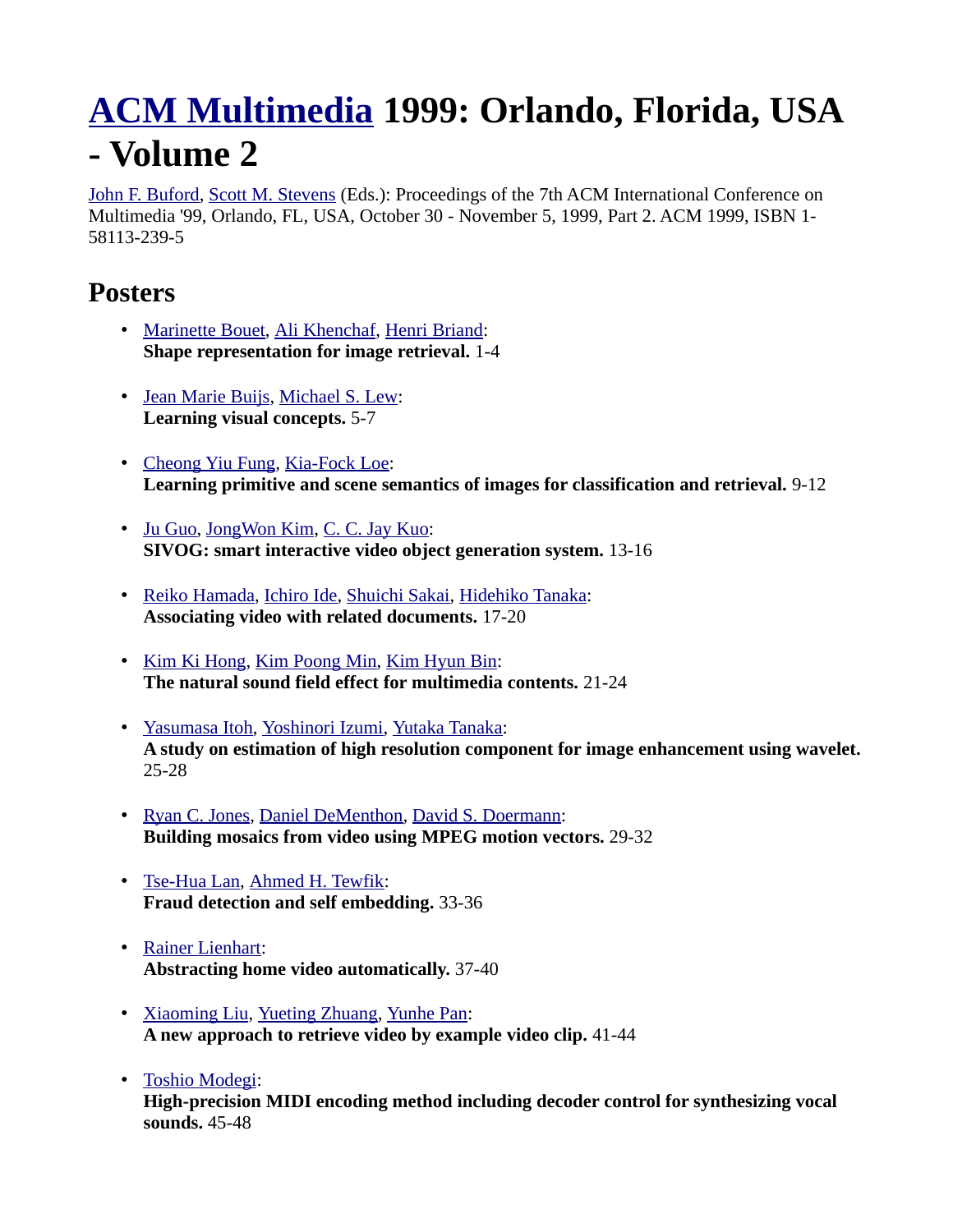- • [Saraju P. Mohanty,](http://www.informatik.uni-trier.de/~ley/db/indices/a-tree/m/Mohanty:Saraju_P=.html) [K. R. Ramakrishnan,](http://www.informatik.uni-trier.de/~ley/db/indices/a-tree/r/Ramakrishnan:K=_R=.html) [Mohan S. Kankanhalli:](http://www.informatik.uni-trier.de/~ley/db/indices/a-tree/k/Kankanhalli:Mohan_S=.html) **A dual watermarking technique for images.** 49-51
- • [Jeho Nam,](http://www.informatik.uni-trier.de/~ley/db/indices/a-tree/n/Nam:Jeho.html) [Ahmed H. Tewfik:](http://www.informatik.uni-trier.de/~ley/db/indices/a-tree/t/Tewfik:Ahmed_H=.html) **Dynamic video summarization and visualization.** 53-56
- • [Klaus Niederacher,](http://www.informatik.uni-trier.de/~ley/db/indices/a-tree/n/Niederacher:Klaus.html) [Alexander Wahler:](http://www.informatik.uni-trier.de/~ley/db/indices/a-tree/w/Wahler:Alexander.html) **Concept for content administration of database powered multimedia web-sites.** 57-58
- • [R. Radhakrishna Pillai,](http://www.informatik.uni-trier.de/~ley/db/indices/a-tree/p/Pillai:R=_Radhakrishna.html) [B. Prabhakaran,](http://www.informatik.uni-trier.de/~ley/db/indices/a-tree/p/Prabhakaran:B=.html) [Qui Qiang:](http://www.informatik.uni-trier.de/~ley/db/indices/a-tree/q/Qiang:Qui.html) **A forward error recovery technique for MPEG-II video transport.** 59-61
- • [David De Roure,](http://www.informatik.uni-trier.de/~ley/db/indices/a-tree/r/Roure:David_De.html) [Samhaa R. El-Beltagy,](http://www.informatik.uni-trier.de/~ley/db/indices/a-tree/e/El=Beltagy:Samhaa_R=.html) [Steven Blackburn,](http://www.informatik.uni-trier.de/~ley/db/indices/a-tree/b/Blackburn:Steven.html) [Wendy Hall:](http://www.informatik.uni-trier.de/~ley/db/indices/a-tree/h/Hall:Wendy.html) **A multiagent system for content based navigation of music.** 63-66
- • [Yong Rui,](http://www.informatik.uni-trier.de/~ley/db/indices/a-tree/r/Rui:Yong.html) [Thomas S. Huang:](http://www.informatik.uni-trier.de/~ley/db/indices/a-tree/h/Huang:Thomas_S=.html) **A novel relevance feedback technique in image retrieval.** 67-70
- • [Subhasis Saha,](http://www.informatik.uni-trier.de/~ley/db/indices/a-tree/s/Saha:Subhasis.html) [Rao Vemuri:](http://www.informatik.uni-trier.de/~ley/db/indices/a-tree/v/Vemuri:Rao.html) **Adaptive wavelet coding of multimedia images.** 71-74
- • [Shin'ichi Satoh:](http://www.informatik.uni-trier.de/~ley/db/indices/a-tree/s/Satoh:Shin=ichi.html) **Towards actor/actress identification in drama videos.** 75-78
- • [Nicu Sebe,](http://www.informatik.uni-trier.de/~ley/db/indices/a-tree/s/Sebe:Nicu.html) [Michael S. Lew,](http://www.informatik.uni-trier.de/~ley/db/indices/a-tree/l/Lew:Michael_S=.html) [Dionysius P. Huijsmans:](http://www.informatik.uni-trier.de/~ley/db/indices/a-tree/h/Huijsmans:Dionysius_P=.html) **Multi-scale sub-image search.** 79-82
- • [S. R. Subramanya:](http://www.informatik.uni-trier.de/~ley/db/indices/a-tree/s/Subramanya:S=_R=.html) **A distributed algorithm for the classification of images on a network of workstations.** 83- 86
- • [Panrit Tosukhowong,](http://www.informatik.uni-trier.de/~ley/db/indices/a-tree/t/Tosukhowong:Panrit.html) [Frédéric Andrès,](http://www.informatik.uni-trier.de/~ley/db/indices/a-tree/a/Andr=egrave=s:Fr=eacute=d=eacute=ric.html) [Kinji Ono,](http://www.informatik.uni-trier.de/~ley/db/indices/a-tree/o/Ono:Kinji.html) [Nicolas Dessaigne,](http://www.informatik.uni-trier.de/~ley/db/indices/a-tree/d/Dessaigne:Nicolas.html) [José Martinez,](http://www.informatik.uni-trier.de/~ley/db/indices/a-tree/m/Martinez:Jos=eacute=.html) [Noureddine Mouaddib,](http://www.informatik.uni-trier.de/~ley/db/indices/a-tree/m/Mouaddib:Noureddine.html) [Douglas C. Schmidt:](http://www.informatik.uni-trier.de/~ley/db/indices/a-tree/s/Schmidt:Douglas_C=.html) **A flexible image search engine.** 87-90
- • [David A. Turner,](http://www.informatik.uni-trier.de/~ley/db/indices/a-tree/t/Turner:David_A=.html) [Keith W. Ross:](http://www.informatik.uni-trier.de/~ley/db/indices/a-tree/r/Ross:Keith_W=.html) **Optimal streaming of synchronized multimedia presentations.** 91-93
- • [Dantong Yu,](http://www.informatik.uni-trier.de/~ley/db/indices/a-tree/y/Yu:Dantong.html) [Aidong Zhang:](http://www.informatik.uni-trier.de/~ley/db/indices/a-tree/z/Zhang:Aidong.html) **ACQ: an automatic clustering and querying approach for large image databases.** 95-98
- • [Lisa Amini,](http://www.informatik.uni-trier.de/~ley/db/indices/a-tree/a/Amini:Lisa.html) [Jorge Lepre,](http://www.informatik.uni-trier.de/~ley/db/indices/a-tree/l/Lepre:Jorge.html) [Martin G. Kienzle:](http://www.informatik.uni-trier.de/~ley/db/indices/a-tree/k/Kienzle:Martin_G=.html) **Distributed stream control for self-managing media processing graphs.** 99-102
- • [Ping Bai,](http://www.informatik.uni-trier.de/~ley/db/indices/a-tree/b/Bai:Ping.html) [B. Prabhakaran,](http://www.informatik.uni-trier.de/~ley/db/indices/a-tree/p/Prabhakaran:B=.html) [Aravind Srinivasan:](http://www.informatik.uni-trier.de/~ley/db/indices/a-tree/s/Srinivasan:Aravind.html) **Application-layer broker for scalable Internet services with resource reservation.** 103-106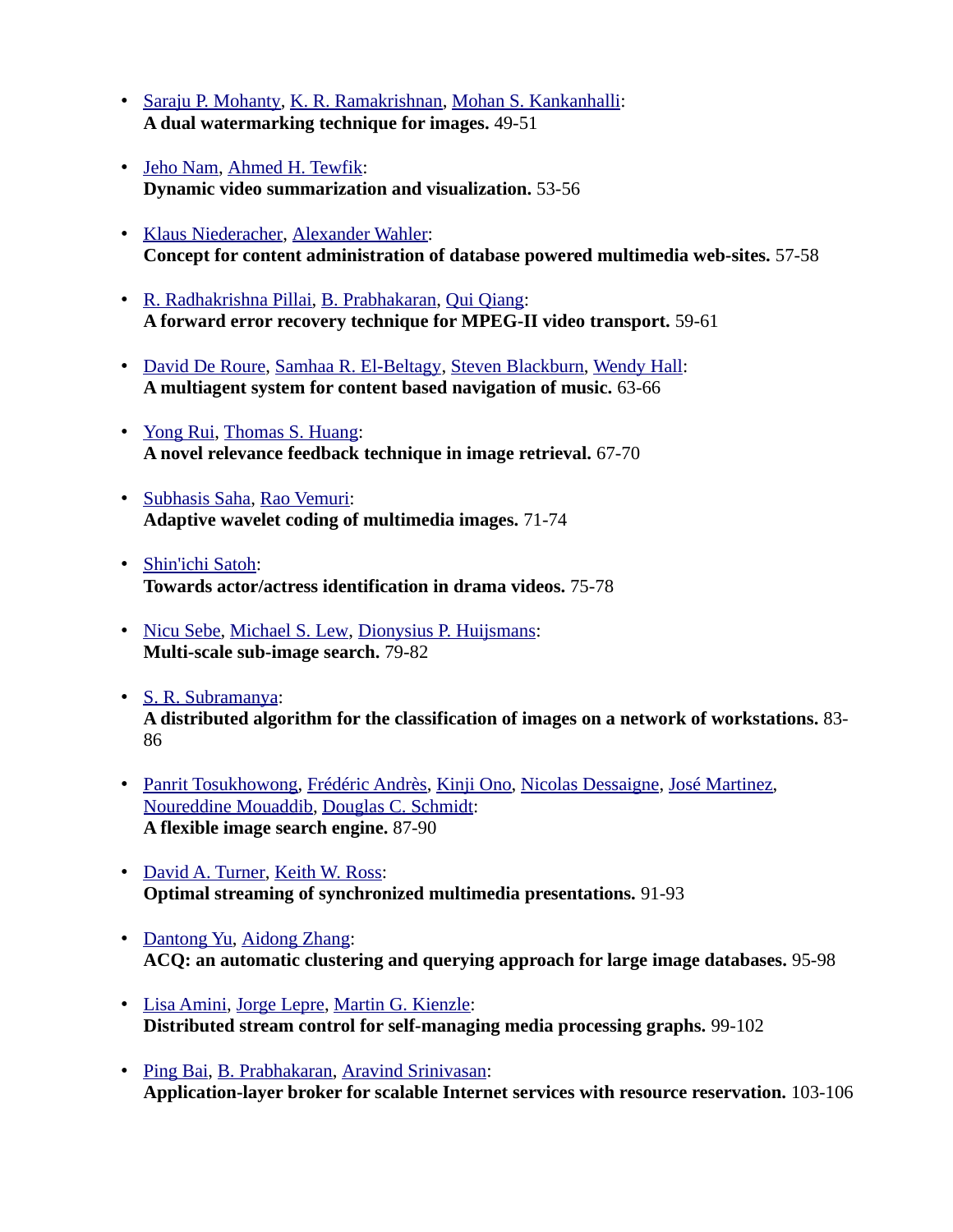- • [Brad Cain,](http://www.informatik.uni-trier.de/~ley/db/indices/a-tree/c/Cain:Brad.html) [Thomas Hardjono:](http://www.informatik.uni-trier.de/~ley/db/indices/a-tree/h/Hardjono:Thomas.html) **Collection servers: an architecture for multicast receiver reporting.** 107-109
- • [Edward Y. Chang:](http://www.informatik.uni-trier.de/~ley/db/indices/a-tree/c/Chang:Edward_Y=.html) **DTV: a client-based interactive DTV architecture.** 111-114
- • [Mark Claypool,](http://www.informatik.uni-trier.de/~ley/db/indices/a-tree/c/Claypool:Mark.html) [Jonathan Tanner:](http://www.informatik.uni-trier.de/~ley/db/indices/a-tree/t/Tanner:Jonathan.html) **The effects of jitter on the peceptual quality of video.** 115-118
- • [Serhan Dagtas,](http://www.informatik.uni-trier.de/~ley/db/indices/a-tree/d/Dagtas:Serhan.html) [Arif Ghafoor:](http://www.informatik.uni-trier.de/~ley/db/indices/a-tree/g/Ghafoor:Arif.html) **Indexing and retrieval of video based on spatial relation sequences.** 119-122
- • [Carsten Griwodz,](http://www.informatik.uni-trier.de/~ley/db/indices/a-tree/g/Griwodz:Carsten.html) [Michael Zink,](http://www.informatik.uni-trier.de/~ley/db/indices/a-tree/z/Zink:Michael.html) [Michael Liepert,](http://www.informatik.uni-trier.de/~ley/db/indices/a-tree/l/Liepert:Michael.html) [Ralf Steinmetz:](http://www.informatik.uni-trier.de/~ley/db/indices/a-tree/s/Steinmetz:Ralf.html) **Position paper: Internet VoD cache server design.** 123-126
- • [Rina Hayasaka,](http://www.informatik.uni-trier.de/~ley/db/indices/a-tree/h/Hayasaka:Rina.html) [Hiroshi Matoba,](http://www.informatik.uni-trier.de/~ley/db/indices/a-tree/m/Matoba:Hiroshi.html) [Kazutoshi Maeno:](http://www.informatik.uni-trier.de/~ley/db/indices/a-tree/m/Maeno:Kazutoshi.html) **New digital broadcasting services for use with TV sets containing digital storage devices.**  127-130
- • [Sang Gil Kim,](http://www.informatik.uni-trier.de/~ley/db/indices/a-tree/k/Kim:Sang_Gil.html) [Sang Taek Kim,](http://www.informatik.uni-trier.de/~ley/db/indices/a-tree/k/Kim:Sang_Taek.html) [Young Sun Kim:](http://www.informatik.uni-trier.de/~ley/db/indices/a-tree/k/Kim:Young_Sun.html) **A work area adjustment method of a shared document in a multipoint multimedia conference system.** 131-134
- • [Gerald Kühne,](http://www.informatik.uni-trier.de/~ley/db/indices/a-tree/k/K=uuml=hne:Gerald.html) [Christoph Kuhmünch:](http://www.informatik.uni-trier.de/~ley/db/indices/a-tree/k/Kuhm=uuml=nch:Christoph.html) **Transmitting MPEG-4 video streams over the Internet: problems and solutions.** 135-138
- • [Tse-Hua Lan,](http://www.informatik.uni-trier.de/~ley/db/indices/a-tree/l/Lan:Tse=Hua.html) [Ahmed H. Tewfik:](http://www.informatik.uni-trier.de/~ley/db/indices/a-tree/t/Tewfik:Ahmed_H=.html) **JPEG transCompressor and video networks.** 139-142
- • [Chow-Sing Lin,](http://www.informatik.uni-trier.de/~ley/db/indices/a-tree/l/Lin:Chow=Sing.html) [Wei Shu,](http://www.informatik.uni-trier.de/~ley/db/indices/a-tree/s/Shu:Wei.html) [Min-You Wu:](http://www.informatik.uni-trier.de/~ley/db/indices/a-tree/w/Wu:Min=You.html) **Performance study of synchronization schemes on parallel CBR video servers.** 143-146
- • [Chuanbao Wang,](http://www.informatik.uni-trier.de/~ley/db/indices/a-tree/w/Wang:Chuanbao.html) [Vera Goebel,](http://www.informatik.uni-trier.de/~ley/db/indices/a-tree/g/Goebel:Vera.html) [Thomas Plagemann:](http://www.informatik.uni-trier.de/~ley/db/indices/a-tree/p/Plagemann:Thomas.html) **Techniques to increase disk access locality in the Minorca multimedia file system.** 147-150
- • [Nuno Correia,](http://www.informatik.uni-trier.de/~ley/db/indices/a-tree/c/Correia:Nuno.html) [Teresa Chambel:](http://www.informatik.uni-trier.de/~ley/db/indices/a-tree/c/Chambel:Teresa.html) **Active video watching using annotation.** 151-154
- • [Kwangyong Lee:](http://www.informatik.uni-trier.de/~ley/db/indices/a-tree/l/Lee:Kwangyong.html) **Integration of various emotion eliciting factors for life-like agents.** 155-158
- • [Alexander C. Loui,](http://www.informatik.uni-trier.de/~ley/db/indices/a-tree/l/Loui:Alexander_C=.html) [Mark D. Wood:](http://www.informatik.uni-trier.de/~ley/db/indices/a-tree/w/Wood:Mark_D=.html) **A software system for automatic albuming of consumer pictures.** 159-162
- • [Zhang Maojun,](http://www.informatik.uni-trier.de/~ley/db/indices/a-tree/m/Maojun:Zhang.html) [Linda Wu,](http://www.informatik.uni-trier.de/~ley/db/indices/a-tree/w/Wu:Linda.html) [Lifeng Sun,](http://www.informatik.uni-trier.de/~ley/db/indices/a-tree/s/Sun:Lifeng.html) [Yunhao Li,](http://www.informatik.uni-trier.de/~ley/db/indices/a-tree/l/Li:Yunhao.html) [Bing Yang:](http://www.informatik.uni-trier.de/~ley/db/indices/a-tree/y/Yang:Bing.html) **VCS: a virtual environment support for awareness and collaboration.** 163-165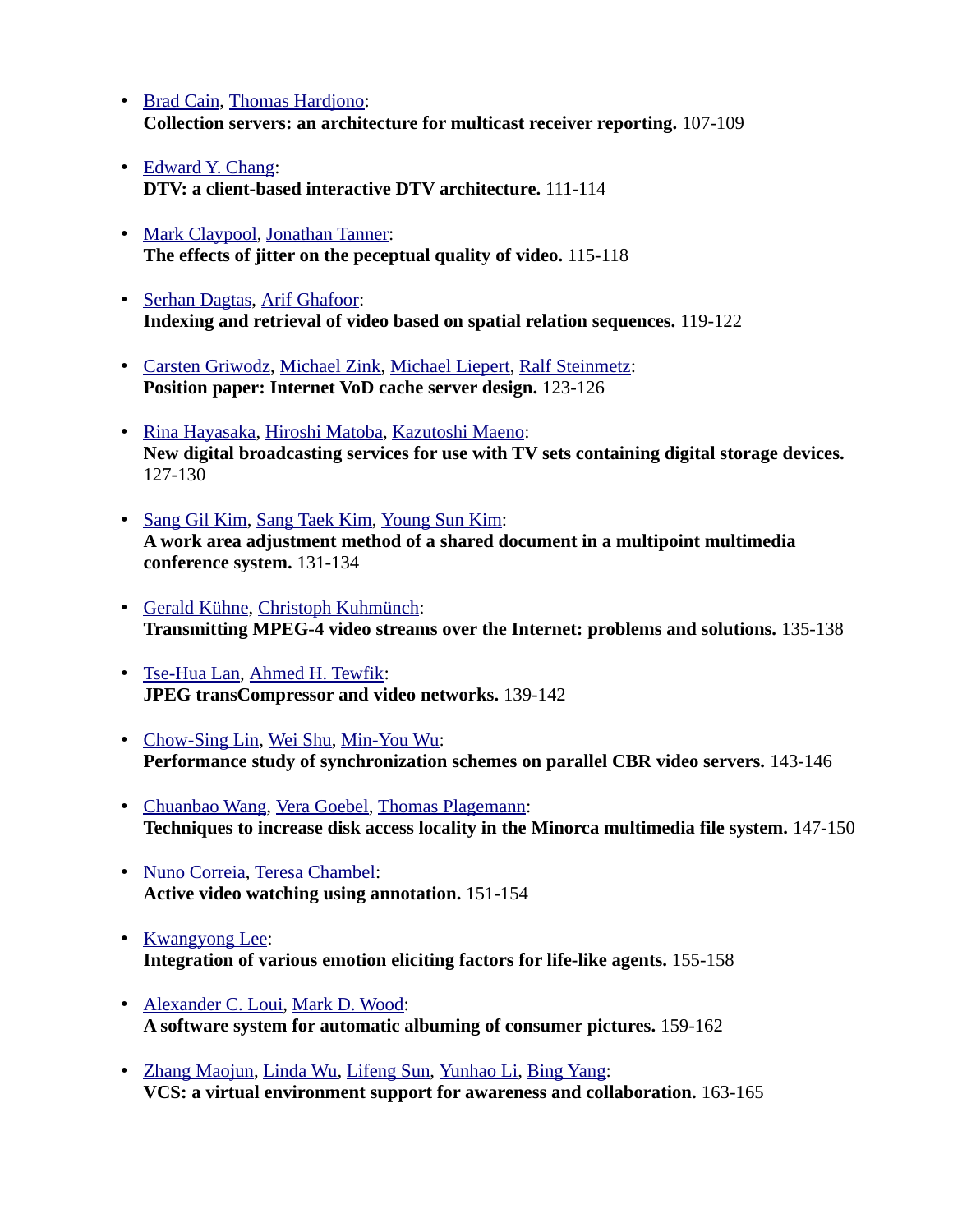- • [Charles Robertson,](http://www.informatik.uni-trier.de/~ley/db/indices/a-tree/r/Robertson:Charles.html) [John Robinson:](http://www.informatik.uni-trier.de/~ley/db/indices/a-tree/r/Robinson:John.html) **Live paper: video augmentation to simulate interactive paper.** 167-170
- • [Lloyd Rutledge,](http://www.informatik.uni-trier.de/~ley/db/indices/a-tree/r/Rutledge:Lloyd.html) [Lynda Hardman,](http://www.informatik.uni-trier.de/~ley/db/indices/a-tree/h/Hardman:Lynda.html) [Jacco van Ossenbruggen:](http://www.informatik.uni-trier.de/~ley/db/indices/a-tree/o/Ossenbruggen:Jacco_van.html) **Evaluating SMIL: three user case studies.** 171-174
- • [Chellury R. Sastry,](http://www.informatik.uni-trier.de/~ley/db/indices/a-tree/s/Sastry:Chellury_R=.html) [Darrin P. Lewis,](http://www.informatik.uni-trier.de/~ley/db/indices/a-tree/l/Lewis:Darrin_P=.html) [Arturo Pizano:](http://www.informatik.uni-trier.de/~ley/db/indices/a-tree/p/Pizano:Arturo.html) **Webtour: a system to record and playback dynamic multimedia annotations on web document content.** 175-178
- • [Ryotaro Suzuki,](http://www.informatik.uni-trier.de/~ley/db/indices/a-tree/s/Suzuki:Ryotaro.html) [Yuichi Iwadate,](http://www.informatik.uni-trier.de/~ley/db/indices/a-tree/i/Iwadate:Yuichi.html) [Michihiko Minoh:](http://www.informatik.uni-trier.de/~ley/db/indices/a-tree/m/Minoh:Michihiko.html) **Image wave: a study on image synchronization.** 179-182
- • [C. A. S. Santos,](http://www.informatik.uni-trier.de/~ley/db/indices/a-tree/s/Santos:C=_A=_S=.html) [Paulo Nazareno Maia Sampaio,](http://www.informatik.uni-trier.de/~ley/db/indices/a-tree/s/Sampaio:Paulo_Nazareno_Maia.html) [Jean-Pierre Courtiat:](http://www.informatik.uni-trier.de/~ley/db/indices/a-tree/c/Courtiat:Jean=Pierre.html) **Revisiting the concept of hypermedia document consistency.** 183-186
- • [Norihisa Segawa,](http://www.informatik.uni-trier.de/~ley/db/indices/a-tree/s/Segawa:Norihisa.html) [Yuko Murayama,](http://www.informatik.uni-trier.de/~ley/db/indices/a-tree/m/Murayama:Yuko.html) [Yasunari Nakamoto,](http://www.informatik.uni-trier.de/~ley/db/indices/a-tree/n/Nakamoto:Yasunari.html) [Hiromi Gondo,](http://www.informatik.uni-trier.de/~ley/db/indices/a-tree/g/Gondo:Hiromi.html) [Masatoshi Miyazaki:](http://www.informatik.uni-trier.de/~ley/db/indices/a-tree/m/Miyazaki:Masatoshi.html) **A message board on WWW for on-door communication.** 187-190

#### **Demos**

- • [Ronald Baecker:](http://www.informatik.uni-trier.de/~ley/db/indices/a-tree/b/Baecker:Ronald.html) **A digital video authoring and publishing system designed for the Internet.** 191
- • [Hari Kalva,](http://www.informatik.uni-trier.de/~ley/db/indices/a-tree/k/Kalva:Hari.html) [Lai-Tee Cheok,](http://www.informatik.uni-trier.de/~ley/db/indices/a-tree/c/Cheok:Lai=Tee.html) [Alexandros Eleftheriadis:](http://www.informatik.uni-trier.de/~ley/db/indices/a-tree/e/Eleftheriadis:Alexandros.html) **MPEG-4 systems and applications.** 192
- • [Shakeel A. Khoja,](http://www.informatik.uni-trier.de/~ley/db/indices/a-tree/k/Khoja:Shakeel_A=.html) [Wendy Hall:](http://www.informatik.uni-trier.de/~ley/db/indices/a-tree/h/Hall:Wendy.html) **tvDBMS: a video database management system incorporating a thematic indexing model.**  193
- • [Naoko Kosugi,](http://www.informatik.uni-trier.de/~ley/db/indices/a-tree/k/Kosugi:Naoko.html) [Yuichi Nishihara,](http://www.informatik.uni-trier.de/~ley/db/indices/a-tree/n/Nishihara:Yuichi.html) [Seiichi Kon'ya,](http://www.informatik.uni-trier.de/~ley/db/indices/a-tree/k/Kon=ya:Seiichi.html) [Masashi Yamamuro,](http://www.informatik.uni-trier.de/~ley/db/indices/a-tree/y/Yamamuro:Masashi.html) [Kazuhiko Kushima:](http://www.informatik.uni-trier.de/~ley/db/indices/a-tree/k/Kushima:Kazuhiko.html) **Let's search for songs by humming!** 194
- • [Yanlin Liu,](http://www.informatik.uni-trier.de/~ley/db/indices/a-tree/l/Liu:Yanlin.html) [Mark Claypool:](http://www.informatik.uni-trier.de/~ley/db/indices/a-tree/c/Claypool:Mark.html) **Video redundancy: a best-effort solution to network data loss.** 195
- • [Huitao Luo,](http://www.informatik.uni-trier.de/~ley/db/indices/a-tree/l/Luo:Huitao.html) [Alexandros Eleftheriadis:](http://www.informatik.uni-trier.de/~ley/db/indices/a-tree/e/Eleftheriadis:Alexandros.html) **Designing an interactive tool for video object segmentation and annotation: demo abstract.** 196
- • [Thomas McGee,](http://www.informatik.uni-trier.de/~ley/db/indices/a-tree/m/McGee:Thomas.html) [Nevenka Dimitrova,](http://www.informatik.uni-trier.de/~ley/db/indices/a-tree/d/Dimitrova:Nevenka.html) [Lalitha Agnihotri:](http://www.informatik.uni-trier.de/~ley/db/indices/a-tree/a/Agnihotri:Lalitha.html) **ADVISO demonstration: a video content management system.** 197
- • [Muriel Jourdan,](http://www.informatik.uni-trier.de/~ley/db/indices/a-tree/j/Jourdan:Muriel.html) [Laurent Tardif,](http://www.informatik.uni-trier.de/~ley/db/indices/a-tree/t/Tardif:Laurent.html) [Lionel Villard:](http://www.informatik.uni-trier.de/~ley/db/indices/a-tree/v/Villard:Lionel.html) **SMILY, a Smil authoring environment.** 198